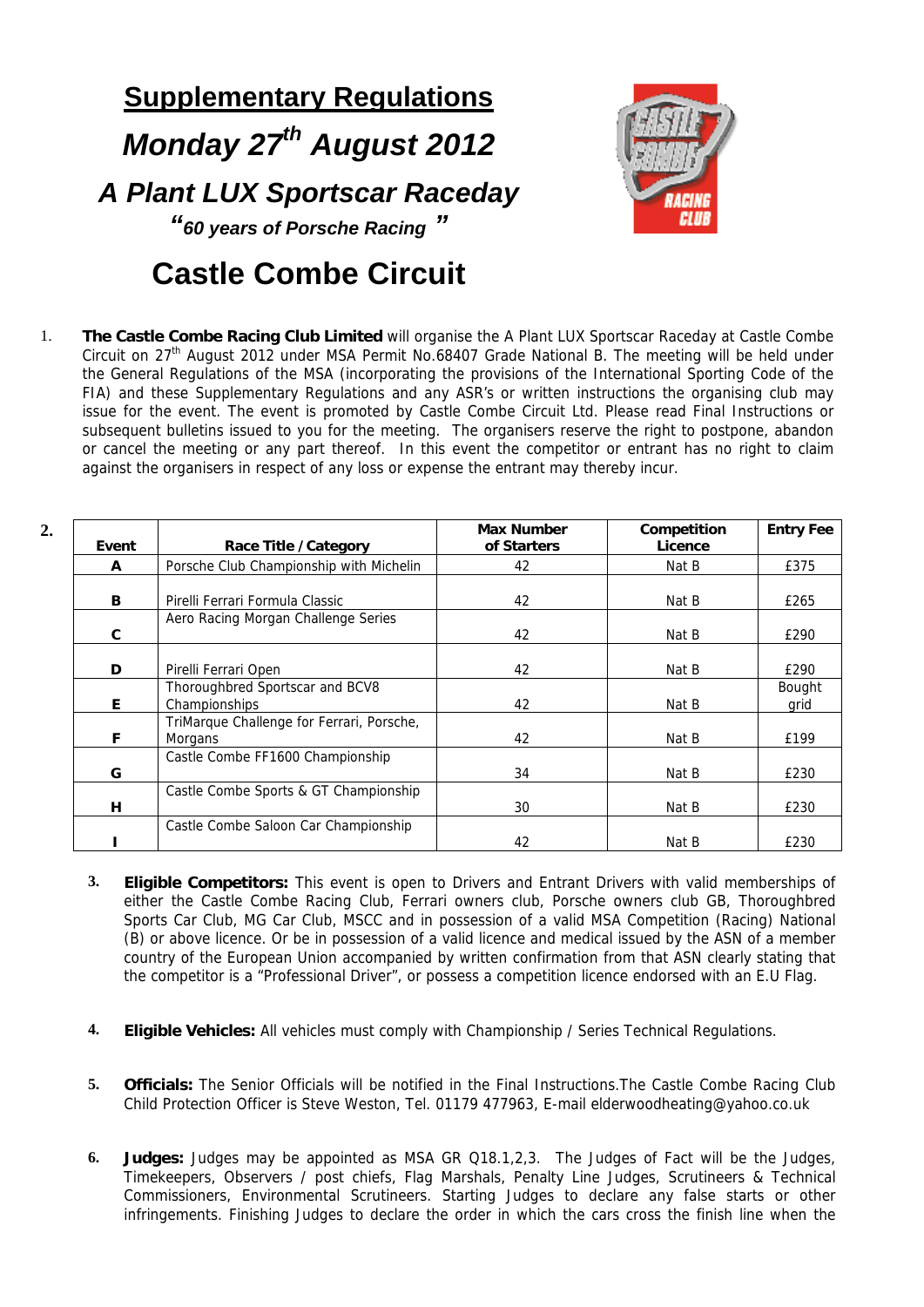end of the race is given or the scheduled race distance is completed by the winner. Timekeepers to declare the individual lap times and the order in which the cars cross the timing line throughout the competition. Observers / post chiefs to declare any infringements affecting safety or any breach of regulations any infringement & Flag Marshals of the signals prescribed in Appendix H of the International Sporting Code and to report all incidents or accidents which might occur along the section of track entrusted to their care. Driving standards Observers. Penalty Line Judges to report any vehicle crossing a Penalty Line. Scrutineers & Technical Commissioners to declare any infringement of vehicle safety or eligibility.

- **7. TV/ Filming / Video;** Video equipment may be fitted without prior permission provided that any material filmed is for personal use only and is not for broadcast on any public transmission media. Should public broadcast be proven the driver/team may be liable to a fine of £500 and exclusion from the event. All video equipment must be fitted to the vehicle prior to scrutiny and comply with current technical and safety requirements as defined by the MSA.
- **8. Starters:** The maximum number of starters will be as per the MSA circuit track licence (see above number of starters). Should less than 20 entries be received for any race then the organisers reserve the right to amalgamate races or classes or cancel races. In the event of an oversubscribed race, entries will be accepted in order of receipt with Reserve entries being allocated unless Championship Regulations specify differently.
- **9. Entries:** D14.1, 14.1.1 The opening date for entries is from the issuance of these SR's subject to a permit having been issued. The closing date is 7 days prior to the start date of the race meeting. In addition to the MSA GR H30 the organisers reserve the right to refuse any entry at their discretion. Proof of posting will not be accepted as proof of receipt. The competitor will qualify for a listing in the official programme of the sponsor / team name (no offensive or misleading statements).
- **10. Entry Fees:** Any entry not accompanied by the correct entry fee is not a valid entry. Late entries will be accepted at the discretion of the club for an additional charge of £25. No cheques will be accepted on race day - card or cash payments only.
- **11. Refunds:** Entry fees may be refunded to competitors who notify the organisers, in writing, before 17.00 on the Thursday prior to the event and return all paperwork and tickets. NO REFUND will be payable after 17.00 on the Thursday prior to the meeting. Surplus entries practising in a single class race and failing to qualify will receive a £100 refund. Nominated reserves who do not get a race will receive a £100 refund. Any cancelled entry irrespective of reason will incur an administration fee of £25.00. Entries cannot be carried forward.
- **12. Driver / Vehicle Changes:** Any application for change of driver or vehicle must be made in writing to the Secretary of the Meeting, in accordance with MSA GR D.25.1.1.2, before qualifying and will be permitted at the discretion of the Stewards of the Meeting. One change is permitted but not 2.
- **13. Scrutineering:** Times and locations for official scrutineering will be advised in the Final Instructions. Please present your car for Scrutineering in a clean condition (MSA GR H.33.1.2) and produce your crash helmet, Hans devise if used, visor or goggles, racing overalls & gloves for inspection.

**14. Timing:** Individual times for qualifying and racing will be advised in the Final Instructions. It is the Drivers responsibility to be ready at least 20 minutes before their timetabled session. The organisers will try to run the programme as published, but they reserve the right to delay or bring forward event times to suit the conditions of the day. All competitors are reminded of Blue Book regulation Q12.2.1

At all times throughout the event, competing vehicles shall be fitted with a working timing transponder. The model required is a working MyLaps TranX 260 direct or battery powered transponder. Transponders may be purchased from Timing Solutions Ltd at www.tsl-timing.com in advance of the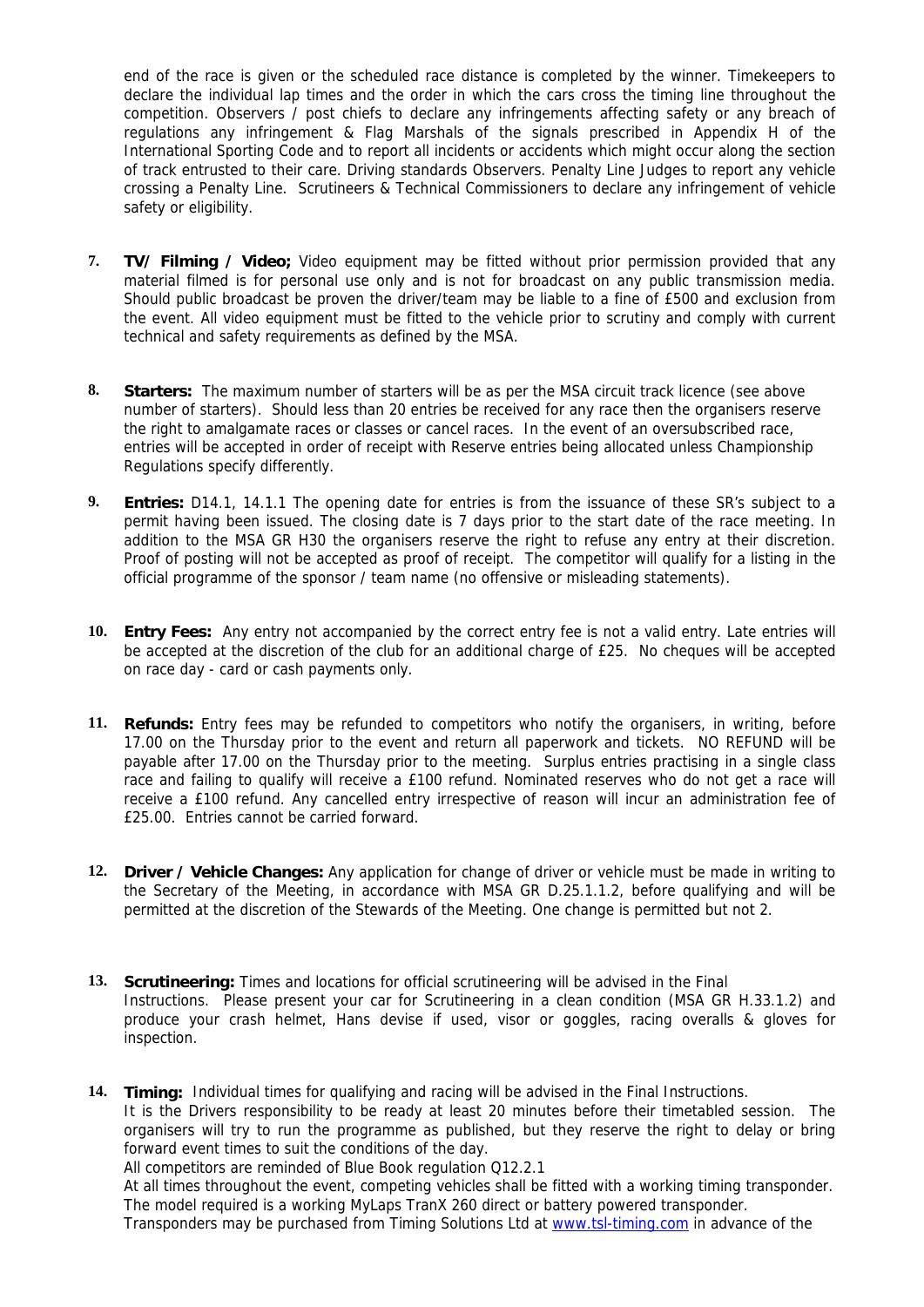meeting. Transponders may be available for hire on the day of the event, for emergency use only, however the number available will be limited.

Competitors with compliant transponders must supply the transponder number on the official entry form. It is the responsibility of the competitor to ensure that the module is working and safely fitted in a suitable position on the vehicle. Failure of the transponder may result in the competing vehicle being un-timed.

- **15. Driver's Briefings: All briefings will be conducted in the Kay Thomas members centre adjacent to race control.** Times and locations for any Driver's Briefings will be advised in the Final Instructions**. NEW Drivers who have not raced at the circuit before in the current configuration must attend a briefing prior to practice / qualifying (MSA GR Q.8.1.11).**
- **16. Competition Numbers:** Numbers must be displayed in accordance with MSA GR J.4.1. It is the Entrants responsibility to ensure that numbers are properly presented for Scrutineering (MSA GR Q.11.1.1) and are clearly visible during practice and race. Holders of permanent numbers should enter that number in the appropriate space on the entry form, otherwise the organisers reserve the right to allocate any number.
- **17. Qualifying and Starts:** There will be separate timed sessions for each race unless otherwise stated in the Final Instructions. Grids will be determined by the relevant Championship / Series Sporting Regulations. For details of start procedures see regulations Q12 and the Final Instructions issued for the meeting.
- **18. Noise Control:** Engines must not be run before 08.30 or after 18.30 on raceday. All competitors should note that noise testing will be carried out in compliance with MSA GR J.5.17 & J5.18. All cars will be noise tested prior to qualifying or practice, no car exceeding **108dba** static noise test will be allowed on track. Please refer to chart 5.18. In addition the drive-by noise level produced by the vehicle measured at a location specified in the MSA circuit track licence (approximately 16m from the racing line), or a similar position determined by the organisers, must not exceed 93dBA for Saloon & Sports Cars and 98dBA for Single Seaters and Sports Racing Cars. Without exception failing the noise test will mean not being able to continue practicing or racing. Please note that the silencing exemption for historic cars does not apply at Castle Combe.

**NOTE** no car exceeding 108dba static noise test will be allowed on Circuit.

- **19. Pits:** Cars calling at the pits during practice or racing must use the pit entry road. Failure to use the road correctly, crossing any marker line or not complying with directions given by pit marshals on entering or leaving the pits, may lead to exclusion. The outer lane or lanes are to be kept unobstructed to allow safe passage of cars at all times. The onus shall be on all drivers to take due care and drive safely up to a maximum speed of 37 mph / 60 khph in the pit lane unless otherwise stated in the Final Instructions or Championship / Series Regulations. This speed limit is enforced from the Avon Bridge to the exit traffic lights. Refuelling in the pit lane is not permitted unless stated in the Championship / Series Regulations. Children under the age of 16 years are not permitted in the pit lane area. Only two persons per car are allowed in the pit signalling area, and only when their particular car is practising or racing. All pit crews must wear their paddock pass, as this will be checked before re-entry to the paddock.
- **20. Paddock:** A Paddock Layout Plan will be issued with the Final Instructions.Please cooperate and use it without wasting space with caravans, road cars, trailers etc. Any competitor / team who have stationed themselves in the incorrect place according to the plan and has refused to move when asked by an official may be reported to the Clerk of the Course. The actual paddock roadways must be unobstructed at all times. Under no circumstances must any paddock surface be broken in any way i.e tent pegs/stakes etc. Any person found damaging the surface may be excluded from the meeting and the circuit operators may take action to recover damages. A supply of concrete blocks to use as weights will be available in the centre of the paddock, near the main toilet block. All domestic rubbish must be placed in the bins provided; any scrap vehicle parts including tyres must be removed from site. Waste oil should be removed from site or disposed of in the waste oil container at the rear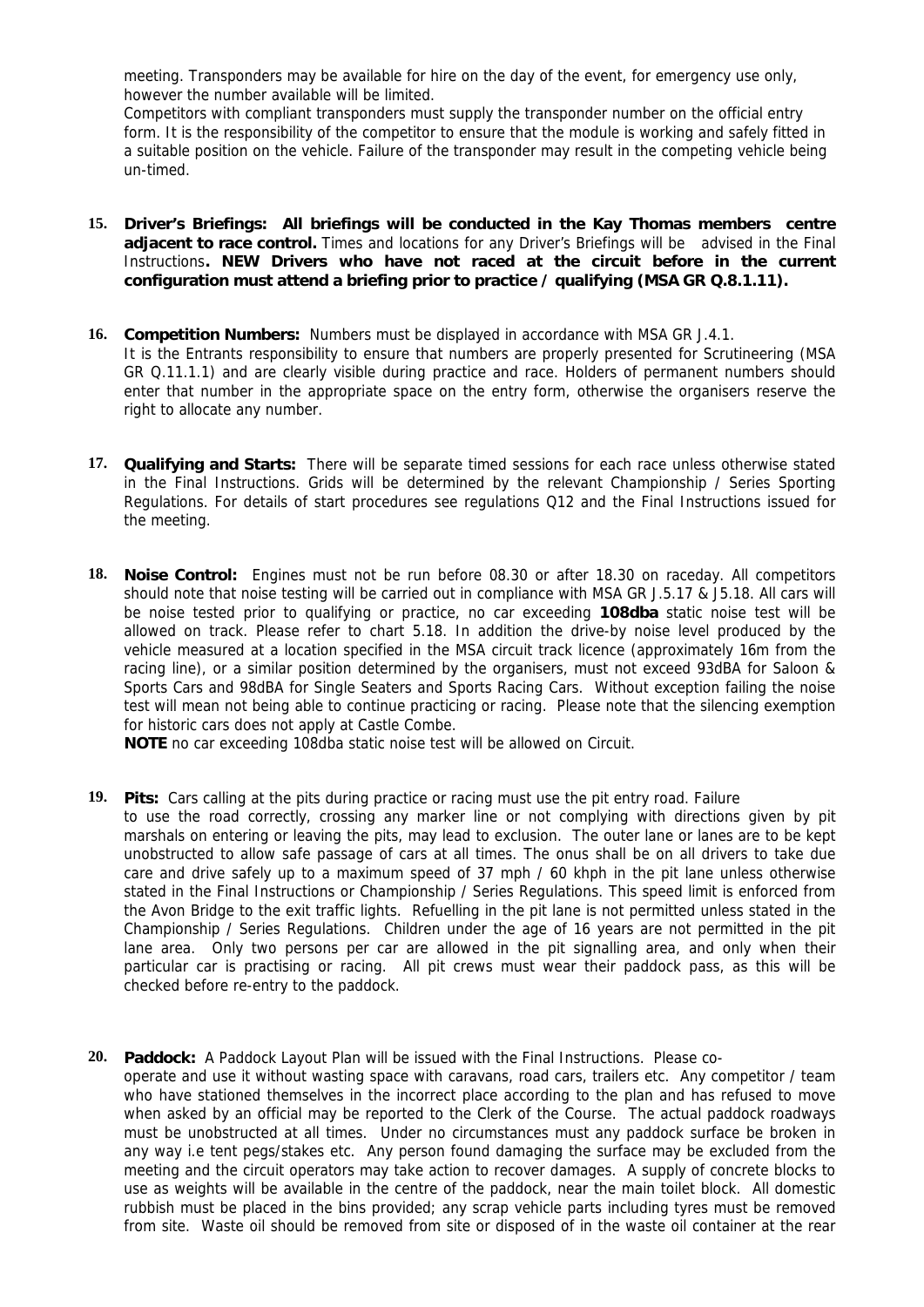of Circuit Motors. The use of vehicles is not permitted unless towing a trailer for the purpose of transporting ancillary motor race equipment in the pit & paddock area, with special attention to **no unlicensed riders on motorcycles or scooters in the paddock or any other part of the circuit**  land. No competitor may use a support vehicle in the pit road at any time unless authorised by a race official. Any misuse of "support vehicles" will be brought to the attention of the Senior Officials and appropriate action may be taken. Unauthorised hospitality within the paddock area is not permitted. Hospitality is available in either the Strawford Centre or Trackside Marquee Areas and should be reserved in advance with Castle Combe Circuit on 01249 782417. Teams can provide catering for up to 12 personnel, drivers and families per car entered. The on-site caterers Tavern Events Ltd. (Tel. 01249 782154) can offer catering within teams' awnings at reasonable rates. It is not possible to bring hospitality style buses or outside caterers in to the circuit without authorisation. Please apply to the circuit for details of rates and conditions. Your team may be subject to a charge of £500 plus VAT if found to be in breach of these regulations.

- **21. Parc Fermé:** In addition to any Parc Fermé required for the championship by MSA regulations, the organisers may at their discretion specify Parc Fermé requirements as may be deemed necessary for the proper conduct of the event.
- **22. Assembly Area / Tyre Change:** Tyres may not be changed after entering the Assembly Area, unless there is a sudden change in weather conditions. The use of tyre heating equipment is forbidden.
- **23. The Esses & Bobbies:** It is imperative that at these corners if you overshoot, i.e. miss the turn-in and go onto the old circuit, you do not U-turn and face oncoming traffic. At the end of the old track are two rows of tyres with an access route that will allow you to safely rejoin the circuit. Anyone ignoring this instruction risks possible penalties, which may include exclusion. In the interest of safety, yellow penalty lines are in place at The Esses and Bobbies. Crossing these penalty lines could invoke a stop go penalty. **CORNER CUTTING** with all 4 wheels crossing the white lines at any point on the circuit could invoke penaltiesy in accordance with MSA GR Q.14.5b, Any form of contact with the bend markers is strictly prohibited. The stop-go penalty area is located on the right hand side of the pit lane beyond the starters rostrum and the Laps To Go board, it is defined as a yellow box and appropriately marked.
- **24. Race Stops: Q5.4** There is a Lux emergency red light system for stopping races and will be used in conjunction with the red flag, if displayed stop racing and return to the STARTLINE with caution.
- **25. Results** Provisional results will be published on the Official Notice Board, in accordance with regulations, as soon as possible after each race or qualifying session and will be available from the Kay Thomas member centre. **Protests** should be made in accordance with MSA GR C.5 & lodged with either the Secretary of the meeting or Clerk of Course.
- **26. Awards:** All awards will be awarded as per Championship / Series Regulations. Please make certain if you are a race winner, second or third overall that you follow the direction of the marshals to the podium for the presentation of awards and a ride in the rostrum vehicle for your lap of honour. Awards will be presented in the Kay Thomas member centre.
- **27. Health & Safety:** Health & Safety Guidance notes are available at Driver's Signing On, the member centre or on request from Castle Combe Racing Club. Competitors must ensure that they are familiar with these regulations.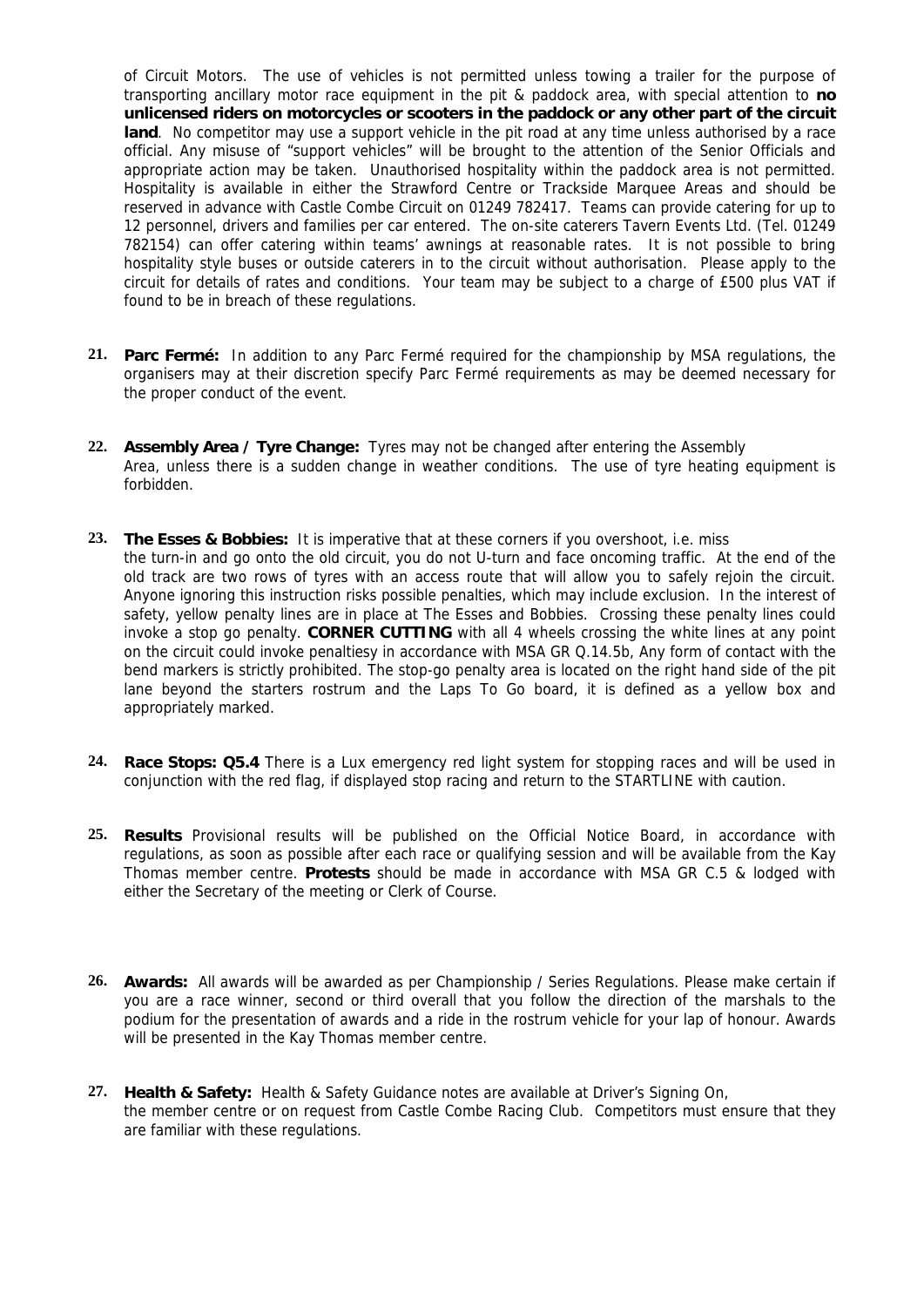

# *Monday 27th August 2012*

*A Plant LUX Sportscar Raceday* 

*"60 years of Porsche Racing "* 

## **Castle Combe Circuit**

### **ENTRY FORM**

#### **MGCC THOROUGHBRED SPORTSCAR AND MGCC BCV8 CHAMPIONSHIPS ENTRY FORM**

|       |                                                    | Max No.         |               | <b>Initial</b> |
|-------|----------------------------------------------------|-----------------|---------------|----------------|
|       |                                                    | <b>of</b>       | Licence       | <b>Entry</b>   |
| Event | <b>Event Title/ Category</b>                       | <b>Starters</b> | <b>Status</b> | Fee            |
|       |                                                    |                 |               |                |
| A     | Porsche Club Championship with Michelin            | 42              | Nat B         | £375           |
| B     | Pirelli Ferrari Formula Classic                    | 42              | Nat B         | £265           |
| C     | Morgan Aero Championship                           | 42              | Nat B         | £290           |
| D     | Pirelli Ferrari Open                               | 42              | Nat B         | £290           |
| E     | Thoroughbred Sportscar & BCV8 Championships        | 42              | Nat B         | £195           |
| F     | TriMarque Challenge for Ferrari, Porsche, Morgans. | 42              | Nat B         | £199           |
| G     | Castle Combe FF1600 Championship                   | 34              | Nat B         | £230           |
| н     | Castle Combe Sports & GT Championship              | 30              | Nat B         | £230           |
|       | Castle Combe Saloon Car Championship               | 42              | Nat B         | £230           |

| Have you raced at this circuit before in this format?<br>(Please delete as appropriate) | YFS.  | NO. |
|-----------------------------------------------------------------------------------------|-------|-----|
| Do you require your upgrade card to be signed?<br>(Please delete as appropriate)        | YFS / | NO. |

 Castle Combe Racing Club Limited, Castle Combe Cicuit, Chippenham, Wiltshire, SN14 7EY Tel: 01249 782417 Fax: 01249 782392 Email: jo@castlecombecircuit.co.uk

Officials use only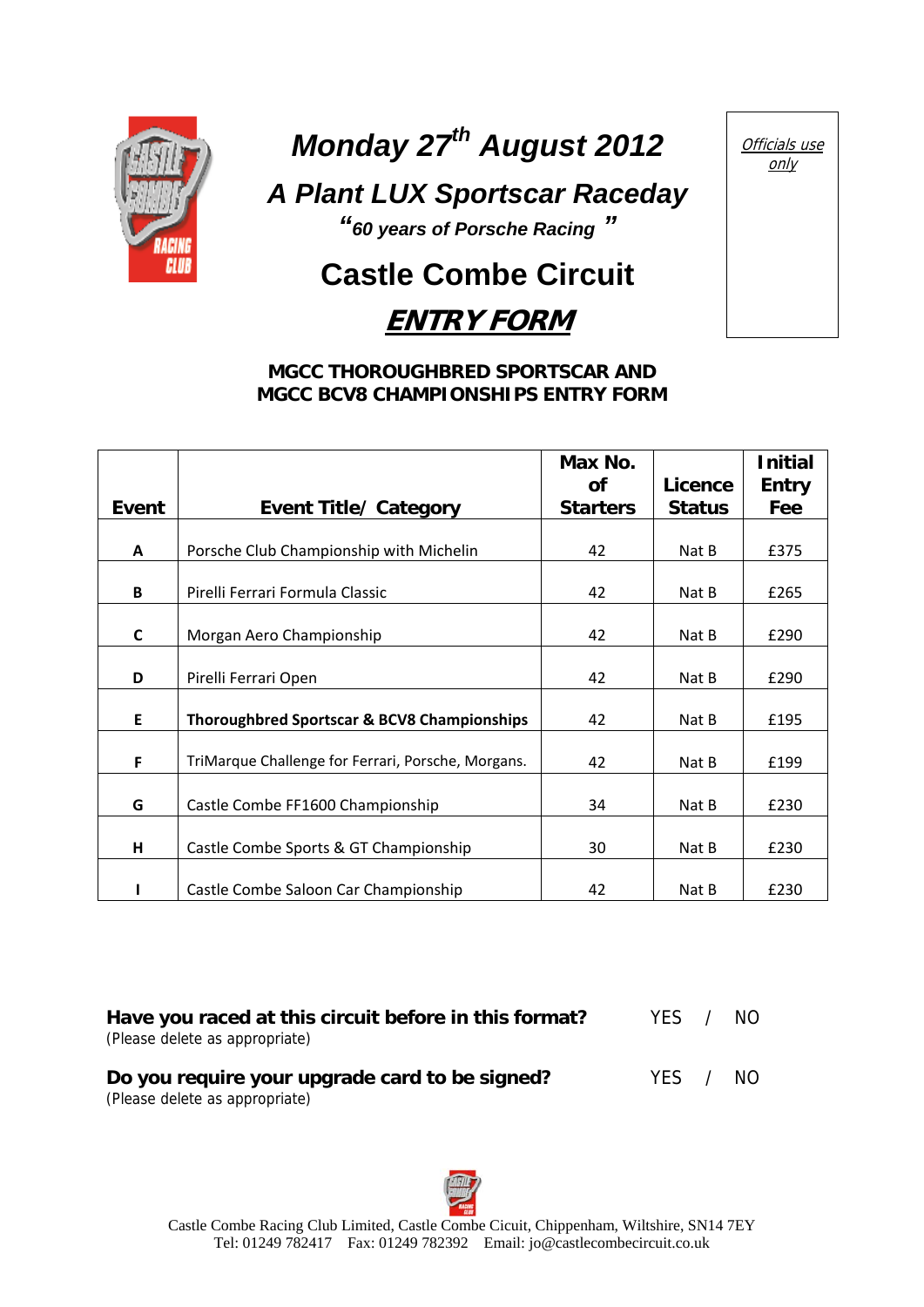#### **PERSONAL DETAILS**

| <b>Driver Details</b>                                                                                                                                                                                                                           |                                                                                         |
|-------------------------------------------------------------------------------------------------------------------------------------------------------------------------------------------------------------------------------------------------|-----------------------------------------------------------------------------------------|
| Title:                                                                                                                                                                                                                                          |                                                                                         |
| <b>First name:</b>                                                                                                                                                                                                                              |                                                                                         |
| Surname:                                                                                                                                                                                                                                        |                                                                                         |
| Email:                                                                                                                                                                                                                                          |                                                                                         |
| Gender:<br>(please delete as appropriate)                                                                                                                                                                                                       | Male<br>Female<br>$\prime$                                                              |
| Date of birth: Day/Mth/Yr                                                                                                                                                                                                                       |                                                                                         |
| I am under 18 years old<br>(Please delete as appropriate)                                                                                                                                                                                       | <b>YES</b><br>/ NO<br>Parent/Guardian/Guarantor of the driver to sign declaration below |
| M.G.C. Club member:<br>(please delete as appropriate)                                                                                                                                                                                           | <b>YES</b><br><b>NO</b><br>$\sqrt{2}$<br>Membership number:                             |
| Team/ Sponsor Name<br>and contact details:<br>(if applicable)                                                                                                                                                                                   |                                                                                         |
| <b>Medical information:</b><br>driver<br><b>Does</b><br>the<br>have<br>any<br>disability/ allergy or is the driver<br>prescribed<br>taking<br>any<br>drugs<br>which should be notified to the<br>circuit medical staff, please give<br>details. |                                                                                         |
| <b>Blood group:</b> (if known)                                                                                                                                                                                                                  |                                                                                         |
| <b>Address Details</b>                                                                                                                                                                                                                          |                                                                                         |
| <b>Address Type:</b><br>(please delete as appropriate)                                                                                                                                                                                          | other<br>Home $/$<br>work<br>$\sqrt{ }$                                                 |
| <b>Address Line 1:</b>                                                                                                                                                                                                                          |                                                                                         |
| <b>Address Line 2:</b>                                                                                                                                                                                                                          |                                                                                         |
| <b>Address Line 3:</b>                                                                                                                                                                                                                          |                                                                                         |
| Town/ City:                                                                                                                                                                                                                                     |                                                                                         |
| County/State:                                                                                                                                                                                                                                   |                                                                                         |
| Postcode:                                                                                                                                                                                                                                       |                                                                                         |
| Country:                                                                                                                                                                                                                                        |                                                                                         |

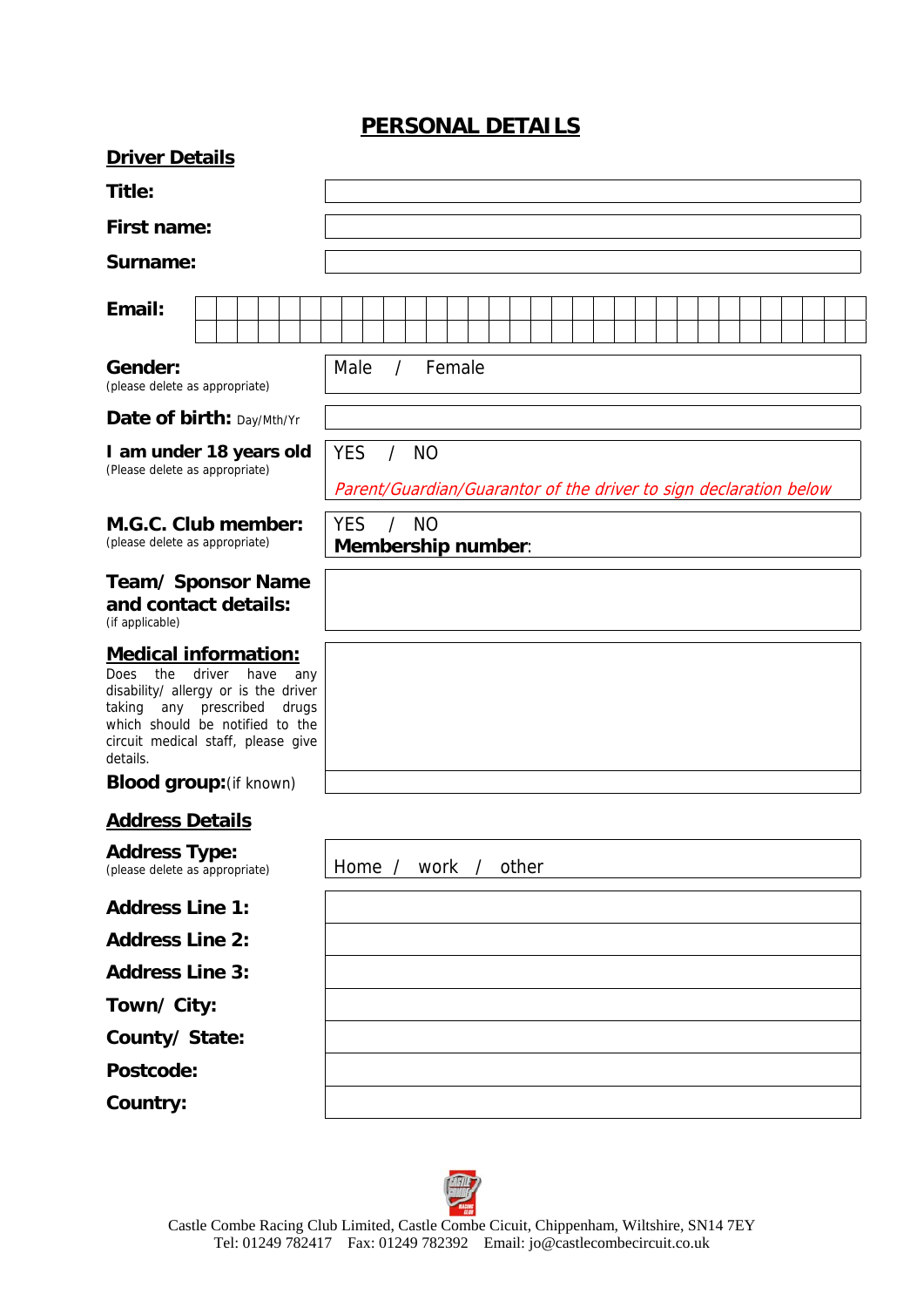#### **Car Details**

| Marque/Manufacturer:                                   |                                                                                           |
|--------------------------------------------------------|-------------------------------------------------------------------------------------------|
| Model:                                                 |                                                                                           |
| Details:                                               |                                                                                           |
| <b>Engine Capacity (CC):</b>                           |                                                                                           |
| <b>Race Number</b>                                     | <b>TSCC</b><br>BCV8<br>This may have to be modified if the numbers clash in TSCC and BCV8 |
| <b>Transponder Number:</b>                             |                                                                                           |
| <b>CLASS ENTERED:</b>                                  | <b>TSCC</b><br>BCV8                                                                       |
| <b>License/ Registration Details</b>                   |                                                                                           |
| License type:<br>Nat A, B, Int etc.                    |                                                                                           |
| <b>MSA License Number:</b>                             |                                                                                           |
| <b>Country of issue:</b>                               |                                                                                           |
| <b>Contact Details</b>                                 |                                                                                           |
| <b>Home Telephone</b>                                  |                                                                                           |
| <b>Work Telephone</b>                                  |                                                                                           |
| <b>Mobile Telephone</b>                                |                                                                                           |
| <b>Next of Kin details</b>                             |                                                                                           |
| Title:<br>(please delete as appropriate)               | Miss / Mrs / Mr / Ms / Other                                                              |
| <b>Full Name:</b>                                      |                                                                                           |
| <b>Address:</b>                                        |                                                                                           |
|                                                        |                                                                                           |
| <b>Relationship:</b><br>(please delete as appropriate) | Mother/ Father / Husband / Wife / Partner / Daughter/<br>Brother / Son / other            |
| Telephone 1:                                           |                                                                                           |
| Telephone 2:                                           |                                                                                           |
|                                                        |                                                                                           |
| Email:                                                 |                                                                                           |